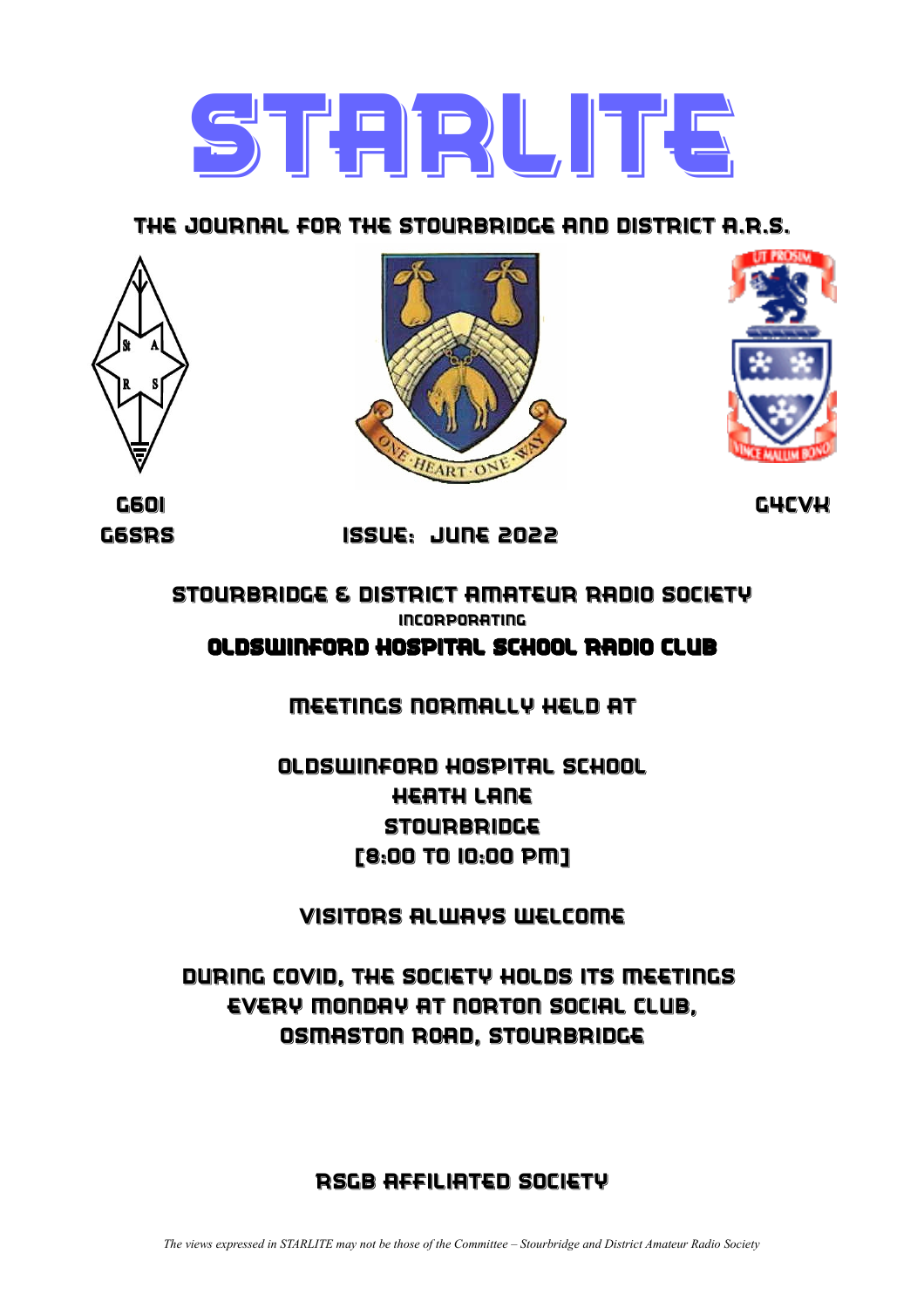

**Hon. Secretary John Clarke M1EJG StARS [01562] 700513 c/o The Mill House**

**Or by Email to:- Blakedown [honsec@g6oi.org.uk](mailto:honsec@g6oi.org.uk) Kidderminster [johnclarke.m1ejg@btinternet.com](mailto:johnclarke.m1ejg@btinternet.com) DY10 3ND**

**Telephone Enquiries to:- All correspondence/enquiries should be addressed to the Hon Secretary at:-**

**21 Mill Lane**

**StARS Website URLs: [www.g6oi.org.uk](http://www.g6oi.org.uk/)**

**StARS Facebook Page: <https://www.facebook.com/groups/stourbridge.ars/>**

### **Forthcoming Meetings**

| June 6th                | Club Meeting at Norton Social Club. 8pm |  |
|-------------------------|-----------------------------------------|--|
| June 13th               | Club Meeting at Norton Social Club. 8pm |  |
| June 20th               | Club Meeting at Norton Social Club. 8pm |  |
| June 27th               | Club Meeting at Norton Social Club. 8pm |  |
| July 4th                | Club Meeting at Norton Social Club. 8pm |  |
| July 11 <sup>th</sup>   | Club Meeting at Norton Social Club. 8pm |  |
| July 18th               | Club Meeting at Norton Social Club. 8pm |  |
| July 25th               | Club Meeting at Norton Social Club. 8pm |  |
| August 1 <sup>st</sup>  | Club Meeting at Norton Social Club. 8pm |  |
| August 8 <sup>th</sup>  | Club Meeting at Norton Social Club. 8pm |  |
| August 15th             | Club Meeting at Norton Social Club. 8pm |  |
| August 22 <sup>nd</sup> | Club Meeting at Norton Social Club. 8pm |  |
| August 29th             | Club Meeting at Norton Social Club. 8pm |  |
| September 5th           | Club Meeting at Norton Social Club. 8pm |  |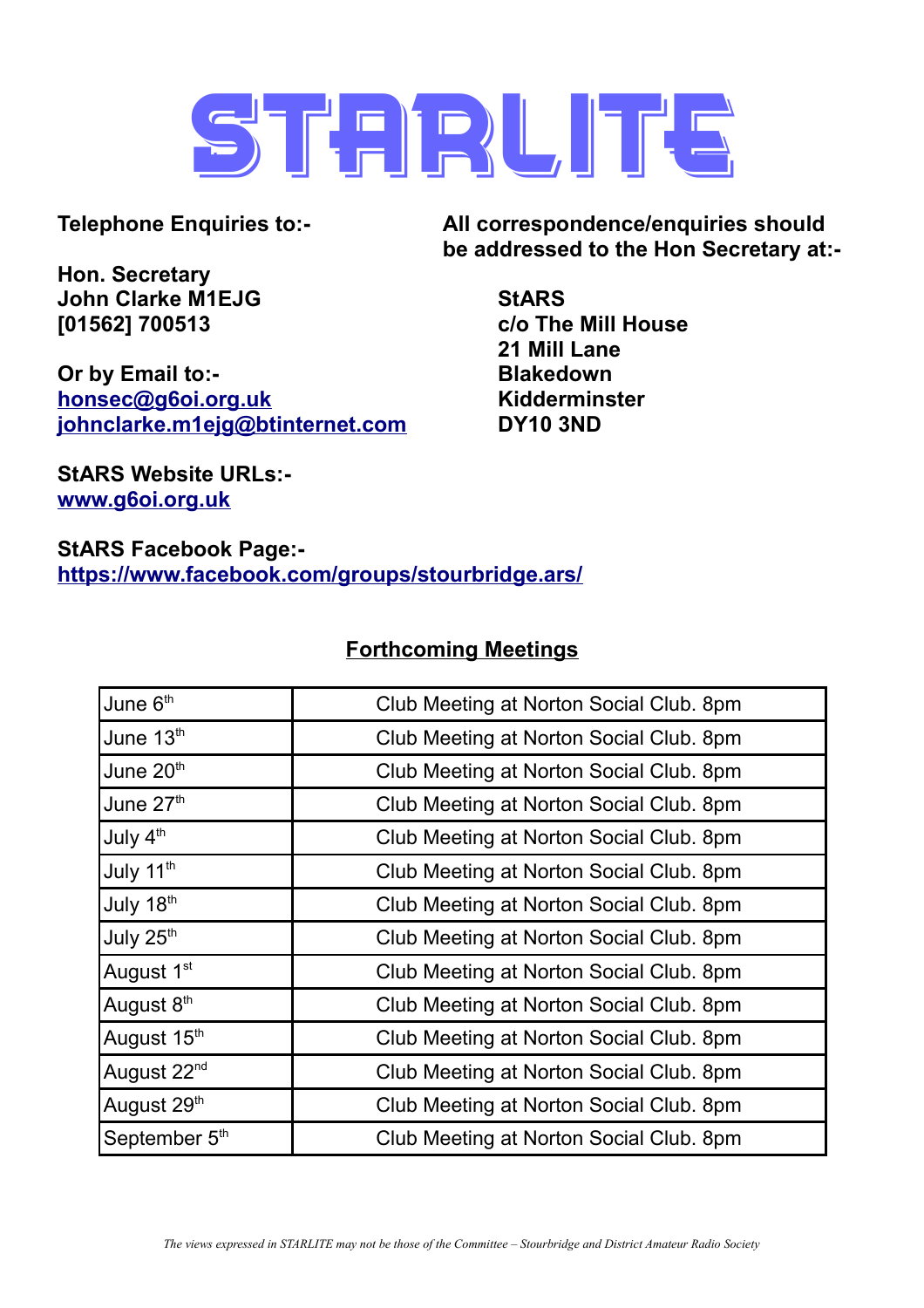### **Editor's Comment [ Editor: [g4xom@g6oi.org.uk](mailto:g4xom@g6oi.org.uk) ]**

As you will be aware, it appears that, this year, we may enjoy a return to OSH. Hon Sec is in contact with the headmaster in order to facilitate this. Upon our return, it seems likely that we will have a room change, as our previous room has been reallocated as a science room. Hopefully, we shall have more news very soon.

Besides any news items gleaned from the internet, this issue contains the following:

Foundations Of Amateur Radio A Decibel Is Still A Decibel Have Birdies Moved In? It May Be Your USB Cable

### **The Worked All Continents Award**

The Worked All Continents (WAC) award is sponsored by the International Amateur Radio Union (IARU) and is issued for working and confirming all six continents. This means one QSO with each of North America, South America, Oceania, Asia, Europe and Africa. A total of 6 QSOs.

A Five-Band Worked All Continents award is also available. You must work and confirm all six continents on each of the 5 primary Amateur bands of 80, 40, 20, 15 and 10 Metres. The Five-Band WAC is strictly a band-only award, it cannot be endorsed on any mode. For more information, visit [www.iaru.org/on-the-air/operating-awards/](http://www.iaru.org/on-the-air/operating-awards/)



*Early Mobile Operation*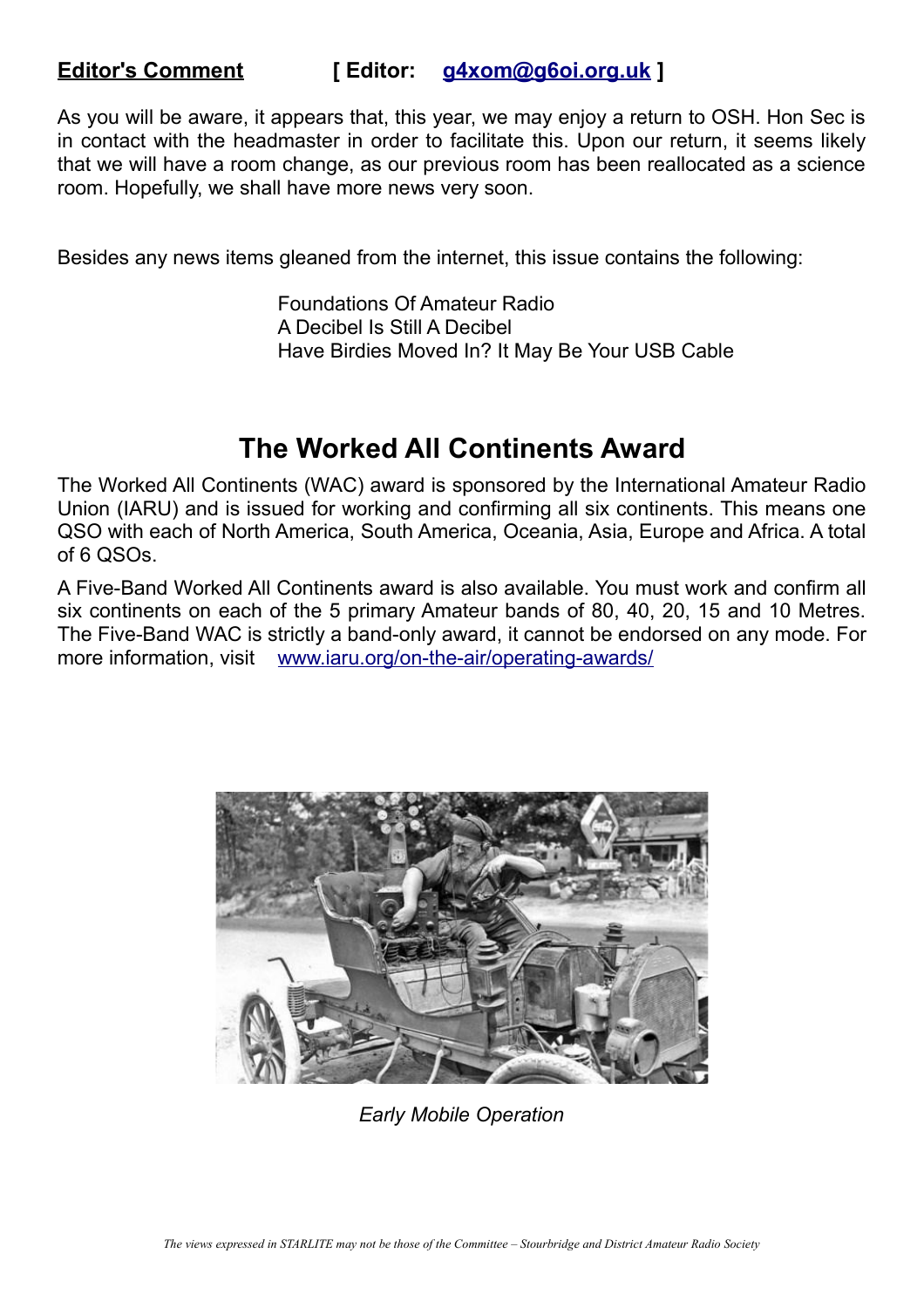# **Foundations of Amateur Radio**

#### **What's in a sound?**

Over the past few weeks I've been having my hearing tested. I've had the opportunity to discuss sound in some detail with an audiologist. Today as a result of a collision between a jar of chilli pickles and a tiled floor I've come to the realisation that sound is important in unexpected ways.

It will probably not come as a surprise to you that sound has an emotional component. Just think of a particular song, or a voice, or something that you've heard previously. The sound of a jack-hammer, or a bell, a horse or a jet, each completely different, impact on your mood. Some sounds are pleasant, others jarring. Some make you feel happy, others make you anxious or even angry.

For some time now I've observed in myself that there are times when I cannot stand sound and other times when I invite it into my life.

For example, if there's a HF radio going in the background and I'm attempting to have a conversation with a person in the shack, the sound coming from the radio causes irritation, to the point of needing to turn it off in order to actually hold a conversation. On the other hand, if there's a contest on, I can sit, happy as a clam, listening to HF all day and night, working out what station is calling, and making contact.

I'm raising this because it occurs to me that amateur radio is unlike broadcast radio where you're expected to actively monitor what is being transmitted. In my experience as a radio broadcaster you're talking into a microphone and the headphones you're wearing are connected to a radio receiver which is tuned to the station on which you're broadcasting. This gives you immediate live feedback on the state of your audio levels.

As an aside, I once witnessed a fellow broadcaster who didn't feel the need to wear headphones. They were blissfully unaware that their voice was being transmitted into silence because the audio fader on their microphone was down.

In amateur radio however, we don't often do such things. We transmit blind most if not all of the time. It's rare that we even hear our own voice on-air, let alone hear it in real time. If that's not enough, using sideband, it's easy to modify the sound of a person by changing the frequency slightly, making their voice either higher or lower, just by adjusting the dial.

It occurred to me that how your voice is perceived by the other station assists in how that station can hear you and make contact.

Using the local repeater is a good but subtle example. If you've listened for a while, you might have observed that there are stations that are easy to understand and others that are not. Sometimes that comes down to individual accents, but in my experience a much larger impact is caused by the actual transmission itself.

Is the microphone gain set correctly, is there any filtering in play, is the station on the correct frequency, is the transmitter using the correct mode and other more subtle things like background noise, speaking volume and distance and direction in relation to the microphone.

We often talk about less being more and you already know that I'm a big fan of low power or QRP operation. Making contacts is absolutely about using the right antenna, the right mode, the correct band and time of day, but the sound coming from your station is just as important.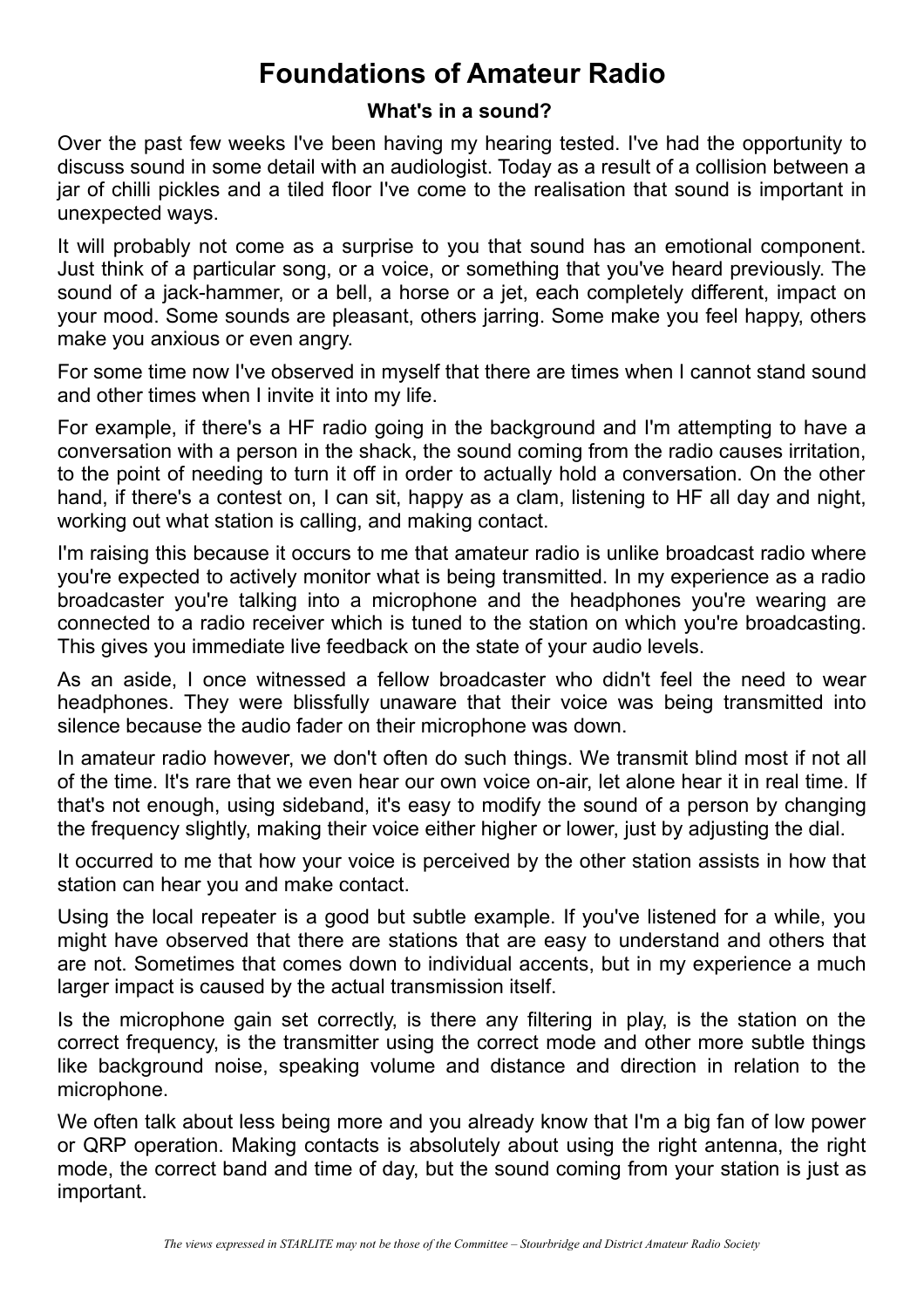If you have the ability to use two radios simultaneously, then I'd recommend that you find a way to either use a local repeater, or a cross-band repeater, or even a remote web-based radio, to hear what you actually sound like on-air, live, and experiment with the various settings on your radio in order to test and improve the quality of your voice.

Whilst we as radio amateurs don't standardise our signals, though personally I think it would be a great idea, there's plenty of improvement to be had by taking some time out of your next on-air activity to have a long hard listen to yourself.

I'm Onno VK6FLAB

**•** This article is the transcript of the weekly 'Foundations of Amateur Radio' podcast, produced by Onno Benschop, VK6FLAB who was licensed as radio amateur in Perth, Western Australia in 2010. For other episodes, visit [http://vk6flab.com/.](http://vk6flab.com/) Feel free to get in touch directly via email: [cq@vk6flab.com](mailto:cq@vk6flab.com)

**•** If you'd like to join a weekly radio net for new and returning amateurs, check out the details at [http://ftroop.vk6flab.com/,](http://ftroop.vk6flab.com/) the net runs every week on Saturday, from 00:00 to 01:00 UTC on Echolink, IRLP, AllStar Link, Brandmeister and 2m FM via various repeaters, all are welcome.

### **X-flare announces new sunspot group**

A new and potentially very active sunspot group emerged today.

It announced itself with an X1-class solar flare, which caused a strong shortwave radio blackout over the Atlantic Ocean and Europe. More flares may be in the offing as the sunspot turns toward Earth.

Developing story @ [Spaceweather.com.](https://spaceweather.us11.list-manage.com/track/click?u=0c5fce34d5ca05f64a13d085d&id=37bf413390&e=f98eeb7cd6)

Don't miss another solar flare:

Subscribers to our [Space Weather Alert Service](https://spaceweather.us11.list-manage.com/track/click?u=0c5fce34d5ca05f64a13d085d&id=4f7a5c6e2d&e=f98eeb7cd6) received a text message about today's Xflare while it was happening

### **Strange sunspot explodes, produces X-class solar-flare**

An unusually-magnetized sunspot exploded on May 10th, producing an intense X1.5-class solar flare. Shortwave radio signals were blacked out around the Atlantic Ocean for as much as an hour, and now there's a chance a CME is heading our way. Updates @ [Spaceweather.com.](https://spaceweather.us11.list-manage.com/track/click?u=0c5fce34d5ca05f64a13d085d&id=4b197a3b26&e=f98eeb7cd6)

Don't miss another solar flare: Subscribers to our [Space Weather Alert Service](https://spaceweather.us11.list-manage.com/track/click?u=0c5fce34d5ca05f64a13d085d&id=f26d3ae35b&e=f98eeb7cd6) received a text message about today's X-flare while it was happening.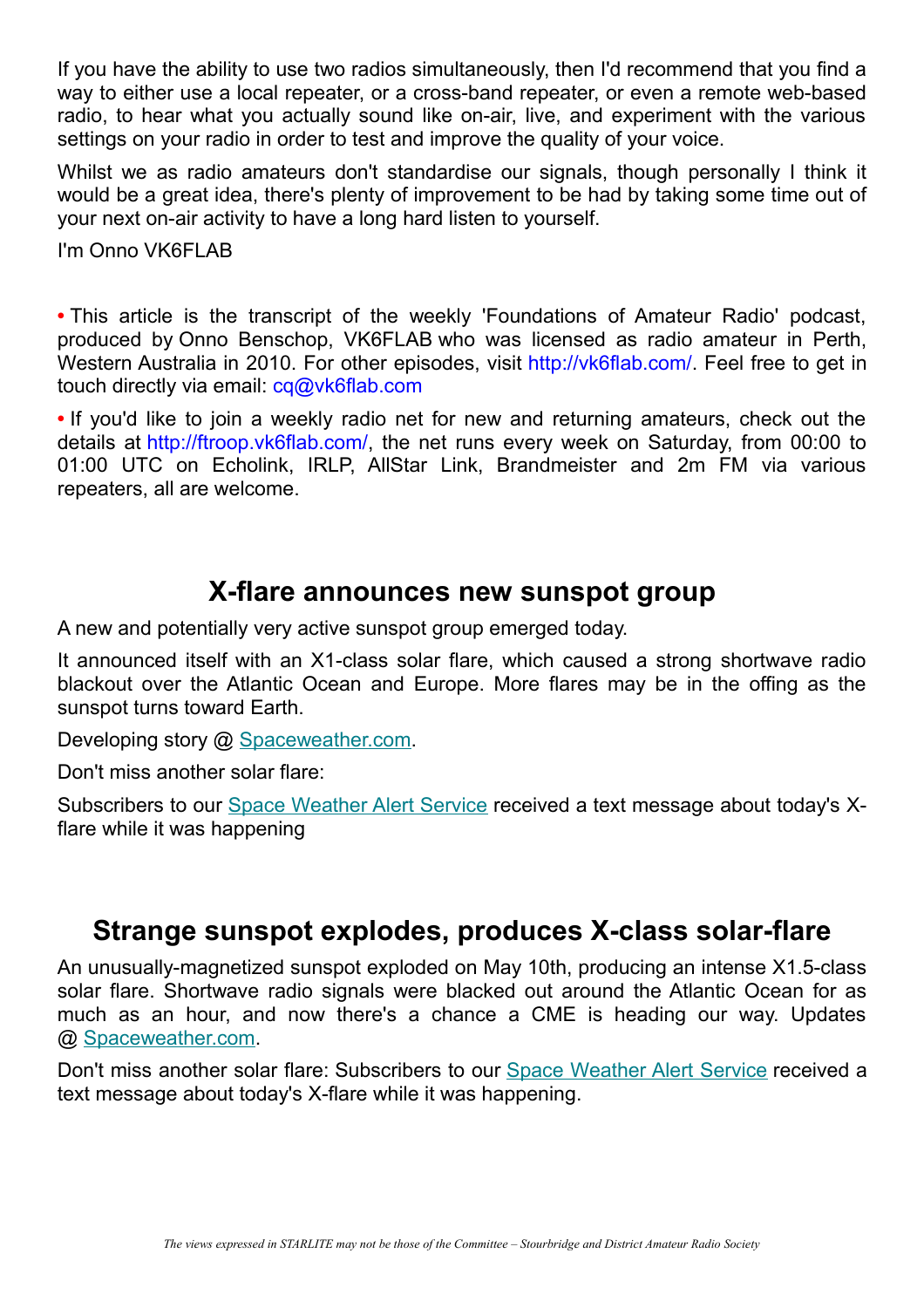# **England special event**

At the request of the RSGB, Ofcom, look for some English stations wishing to retain their usual Regional Secondary Locator to identify their DXCC entity to use the suffix '/70' to celebrate the Queen's Platinum Jubilee (70th anniversary) of Queen Elizabeth II.

It is also permitted to use the "/70" suffix with the "2Q/GQ/MQ" prefix if desired throughout the month June.

https://rsgb.org/main/blog/news/gb2rs/headlines/2022/02/04/suffix-70-permitted-forplatinum-jubilee/

https://rsgb.org/main/blog/news/rsgb-notices/2022/02/09/notice-of-variation-available-foriubilee-celebrations/

Some announced stations listed on QRZ.com are: 2Q0ESN, 2Q0FFS, 2Q0GUI, 2Q0HQU, 2Q0IAR, 2Q0LRX, 2Q0PNN, 2Q0PYG, 2Q0RPZ, 2Q0XII, 2Q0YAY, 2Q1DJN, 2Q1HWE, GQ0CHE, GQ0FOG, GQ0KLD, GQ0MWT, GQ0PVR, GQ0RDU, GQ0SHC, GQ0VCW, GQ0VEO, GQ0YCE, GQ1NPN, GQ1OVK, GQ3SEN, GQ4JDT, GQ4LJW, GQ4PVM, GQ4YVM, GQ5JDA, GQ6EES, GQ6MHO, GQ6NWF, GQ7CSM, GQ7ONL, GQ7UYT, GQ8CW, GQ8JGF, GQ8REM, MQ0AIH, MQ0AWS, MQ0GOR, MQ0HIH, MQ0HVU, MQ0HZ, MQ0JNL, MQ0KUH, MQ0NSI, MQ0OMC, MQ0RVN, MQ3FON, MQ7MGP, MQ0PTZ, MQ0RQX, MQ0SKN, MQ0VKU, MQ0XLT, MQ0XTY, MQ0XZT, MQ1SJE, MQ3OZP, MQ3UXJ, MQ5BAE, MQ5DZH, MQ6GVP, MQ6JOO, MQ6PJV, MQ6PJV, MQ6USG, MQ7BNX, MQ7BZU, MQ7DKG, MQ7ENP MQ7ERU, MQ7LDW, MQ7KEV, MQ7SWR, MQ7TAS, MQ7XUK, 2M0GUI/70, 2M0JHY/70, 2M0SNT/70, M7CPT/70 and M7UTG/70.

Also, look for Dainius, M0HMJ, to be active as MQ5W during various contests in June to commemorate the Platinum Jubilee of the Accession of Her Majesty.

Also look for GB2PJE by the Thames Amateur Radio Group (TARG) will be operating from a location near Battlesbridge in Essex and the callsign will be in use by TARG members and visitors under the supervison of a Full License Holder.

### **RSGB Jubilee activities**

It isn't long now until the RSGB's Platinum Jubilee activities kick off. There is a wide range of things to be part of, from using the /70 suffix to creating something for the Innovation 70 competition or having a go at the WSPR 70 fun challenge. There is also still time to activate one of the seven special GB70 call signs.

You can also take the opportunity to get involved in our GB70 Platinum Jubilee activities by working the Guernsey GB70U station via amateur radio satellite - for more information see the GB70 blog post [https://gb70.co.uk/2022/05/19/gb70u-from-guernsey-to-space](https://gb70.co.uk/2022/05/19/gb70u-from-guernsey-to-space-and-back-again/)[and-back-again/](https://gb70.co.uk/2022/05/19/gb70u-from-guernsey-to-space-and-back-again/)

For full details of all the RSGB Jubilee activities head over to [www.rsgb.org/jubilee](http://www.rsgb.org/jubilee)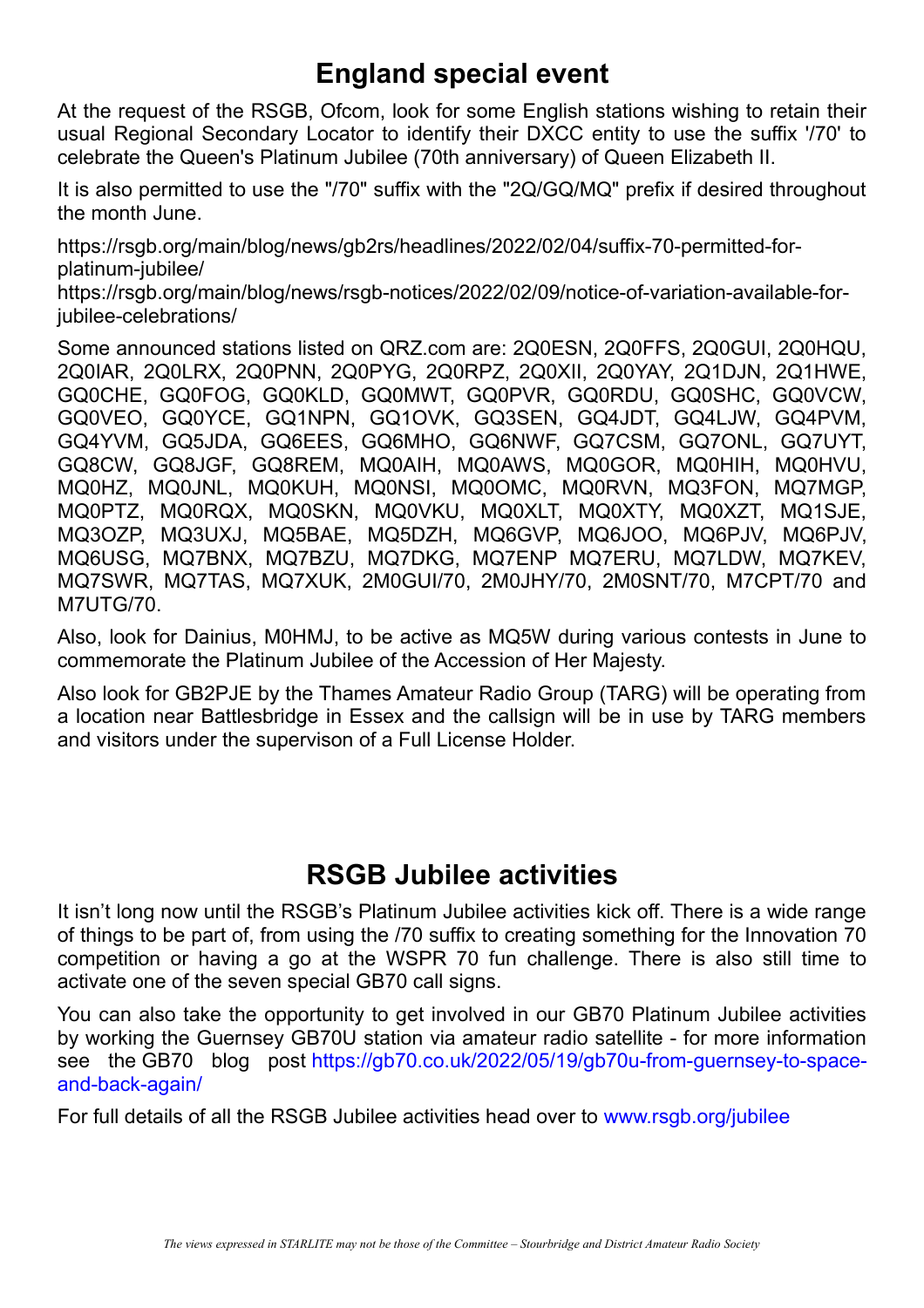# **2 Metres**

### *A Decibel Is Still A Decibel*

When discussing signal levels and power output, hams like to say things like:

Using higher power isn't important because it only gives you one additional S unit

and

You'll lose some power in the coax but you won't even notice a few dB

These statements are often true and at the same time may be completely wrong. I've noticed that radio amateurs pushing the limits of their station pay close attention to every decibel they gain or lose. This is especially true at VHF/UHF frequencies where signals may be weak. A dB here, a dB there, the next thing you know it adds up to something big!

### *Definitions*



First, let's make sure we have a few definitions right. The decibel (dB) is defined as the ratio of two power levels:

dB = 10 log (P2/P1)

One decibel corresponds to a 26% increase in power level. A well-known rule of thumb is that doubling the power corresponds to a 3 dB increase. Similarly, chopping the power in half drops the signal level by 3

dB. A 10 times increase in power is 10 dB. (Voltage can also be [used to calculate](https://www.edn.com/decibels-use-with-caution/) [decibel](https://www.edn.com/decibels-use-with-caution/)  [relationships](https://www.edn.com/decibels-use-with-caution/) but to keep it simple, I'll just use power.)

The [S Unit](https://en.wikipedia.org/wiki/S_meter) is normally defined as a 6-dB change in signal level, which is a factor of 4 in power. (Your S meter may or may not actually follow this rule but that is a topic for another day.)

### *Power Level*

Let's compare a few different power levels to get a feel for how decibels and S units behave. Let's use a 5 watt QRP level as our reference power. If we crank up the power to 100 watts, we have 10 log  $(100/5)$  = 13 dB increase in power level. This is slightly more than two S units (2 x 6 dB), so we would expect the S meter on the other end to read 2 units higher.

Now suppose we kick in our linear amplifier to produce a 1 kilowatt RF signal. This power level is 10 log  $(1000/5) = 23$  dB higher than the 5 watt signal, or roughly four S units.

Now if our QRP signal was a solid S9 to start with, adding another 23 dB on top of it may not be that significant. The station can be heard at S9 or can be heard even louder at S9 + 23 dB. Except when there's a pile of stations all calling that rare DX… then the loudest station tends to be heard. Crafty operating skill and good luck may overcome the power difference.

But consider the other extreme. Our QRP station is being heard right at the noise floor on the receive end. The two stations are struggling to complete the contact and the propagation path degrades by 2 dB. Now the QRP station is below the noise and un -copyable. We increase our power to 100 watts and gain 2 S units… still not very strong but the ability to receive the signal improves dramatically. Crank it up to 1000 watts and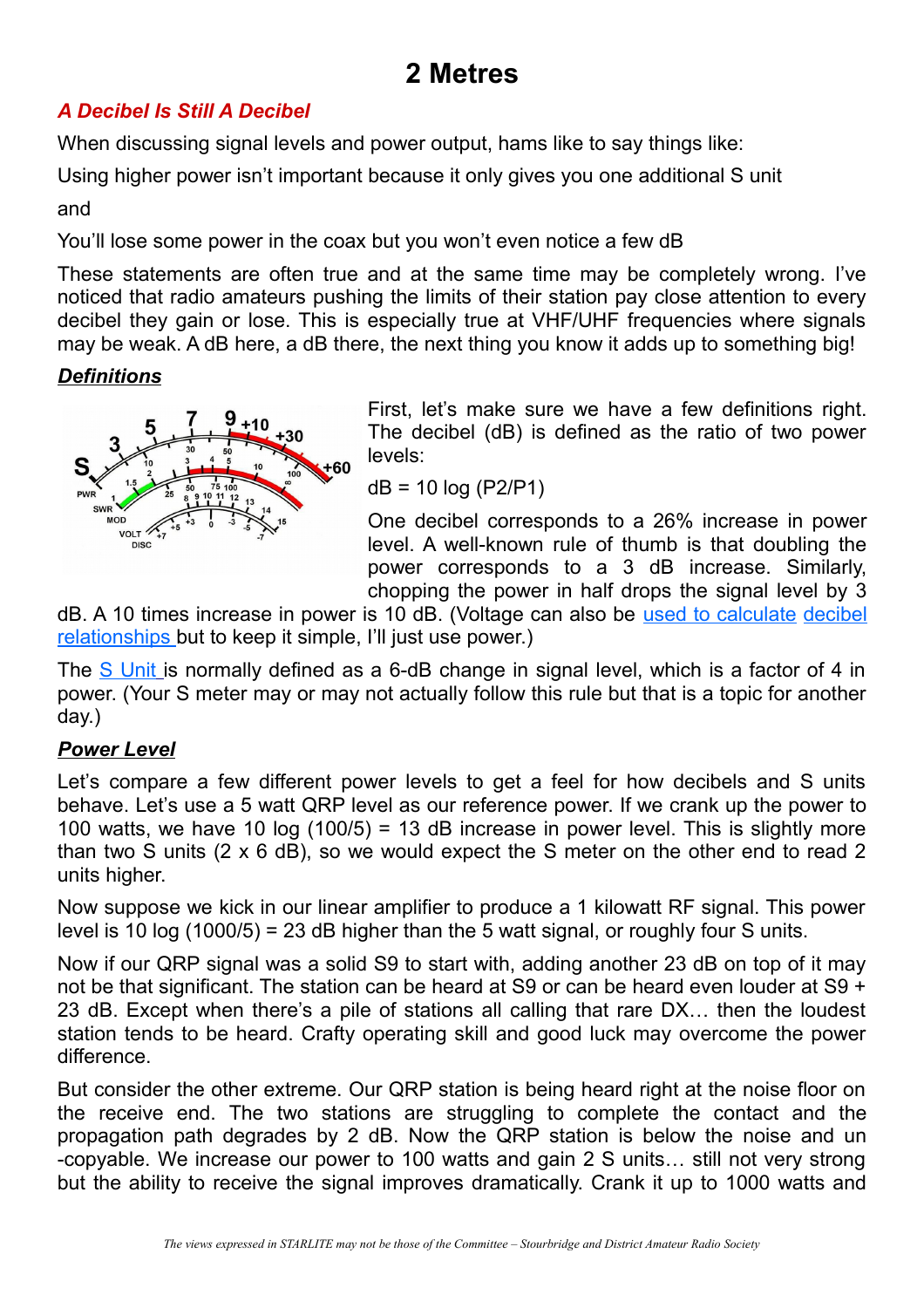you gain another couple of S units and the copy is quite good. The key point is that changes in signal level matter most at the margin, when you can just barely copy the signal. (By the way, there is nothing wrong with running QRP… many ops enjoy the challenge of making contacts with low power.)

At the receiver, our ability to recover the signal is determined by the [signal-to-noise ratio](https://en.wikipedia.org/wiki/Signal-to-noise_ratio) (SNR). A higher noise floor at the receiver means it will be more difficult to hear the signal coming in. The type of modulation being used may also make a big difference. Good old CW and the WSJT modes use a narrower bandwidth and will get through when wider -band modulation (SSB, FM) fails. In all cases, a stronger signal works better.

#### *Antennas*

Antenna systems also increase our signal level…and they do it for both transmit and receive. I recently did some [comparisons of VHF antennas from a SOTA summit. M](https://www.k0nr.com/wordpress/2021/05/vhf-sota-antenna-tests/)y 2m Yagi antenna has 6 dB of gain (referenced to a dipole) and my comparisons showed that the performance of this antenna was good enough to pull some signals out of the noise to be solid copy. This occurred when the other station's signal was right at the noise floor (using my lower gain antennas) such that the 6 dB improvement had a significant impact.



Sometimes hams will say that VHF is just line-of-sight propagation and that the signal level doesn't matter much. This is partially true but often we are stretching for contacts beyond line-of-sight. Take a look at this article: [The](https://www.k0nr.com/wordpress/2019/02/the-myth-of-vhf-line-of-sight/) [Myth of VHF Line-](https://www.k0nr.com/wordpress/2019/02/the-myth-of-vhf-line-of-sight/)  [Of-Sight. T](https://www.k0nr.com/wordpress/2019/02/the-myth-of-vhf-line-of-sight/)his is another case where we are operating on the margin and every dB matters.

Feedline loss can cause us to lose decibels, which impacts both transmit and receive performance. If your coaxial cable is short, then the losses may be negligible. Increasing cable length and increasing frequency produce more loss.

For example, 100 feet of RG-8X has only 1.1 dB of loss at 10 MHz. Increase the frequency to 146 MHz and the loss jumps to 4.5 dB, using the [Times Microwave cable calculator.](https://timesmicrowave.com/Calculator/Embed) That means 50 watts of power at the transmitter turns into 17.7 watts at the other end of the cable. Using LMR-400 coax reduces the attenuation to 1.5 dB.

#### *Summary*

You can choose to ignore small changes in your signal level. A dB here or there may not make a big difference with casual ham radio operating. But these losses tend to add up and may become significant. Most importantly, just a few dB may be the critical difference between making a radio contact or not, when operating at the margin.

#### $\sim$  Bob K0NR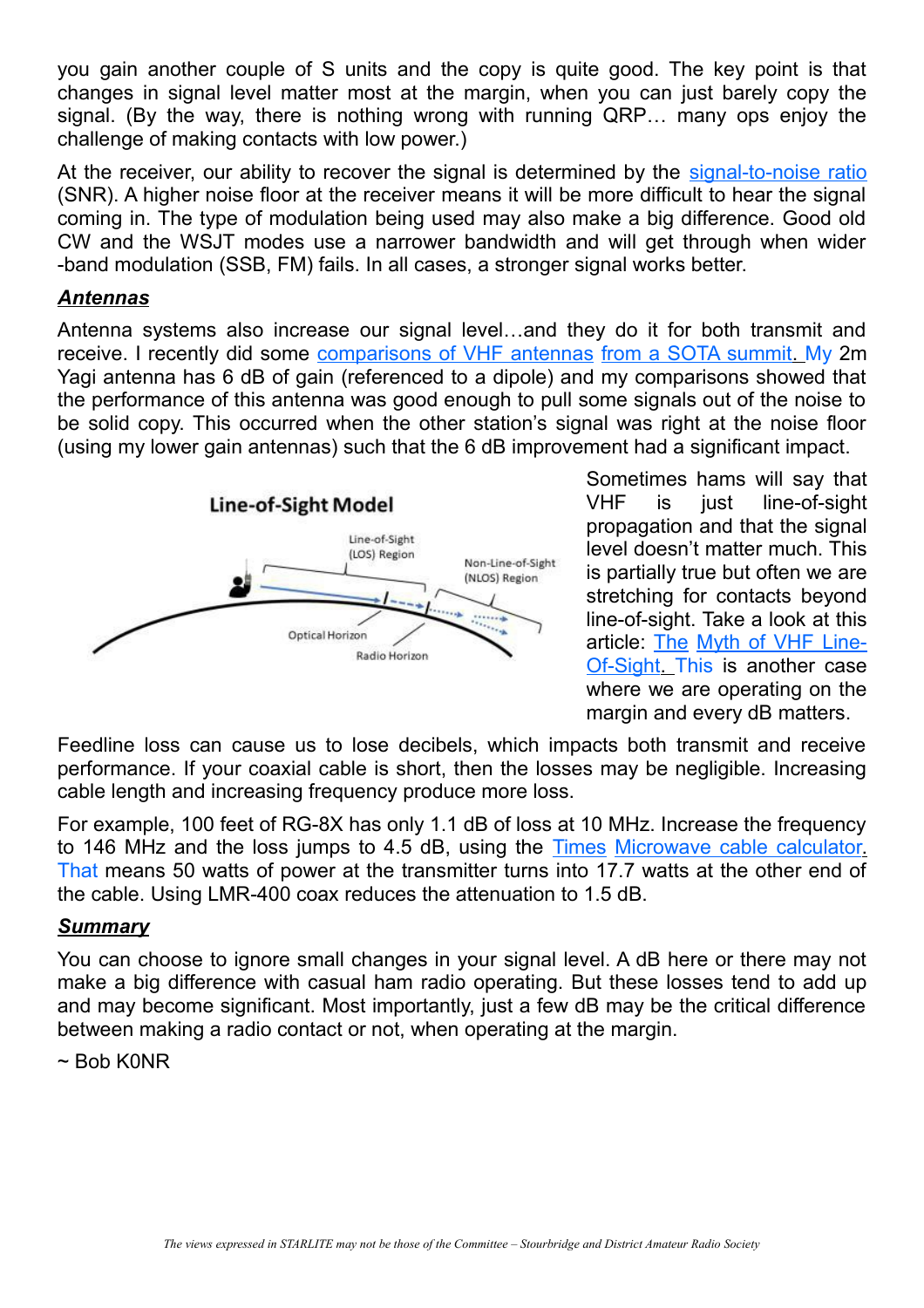# **Have birdies moved in? It may be your USB cable**

For months I have been troubled by birdies on my iCom 7300. In RF language, birdies refer to spurious signals or "spurs" as some would call them. These could be caused by unfiltered/poorly filtered mixing products or unfiltered/inadequately screened high order harmonics of signals or a combination of both.

It was annoying, particularly on 20m, as shown in the screenshot. They occurred at regular intervals on the band, completely eliminating any opportunity for contacts where they occurred.

I initially suspected a noisy walwart or LED fixture. Methodically unplugging each did not resolve the problem. Next I took an old AM transistor radio set on an empty frequency near the bottom of the band. This method has



worked well for me in the past and we demonstrate this method in our Basic Amateur Radiocourse. Unfortunately it did not reveal the reason for the interference.

By accident I happened upon a site that suggested the USB control cable from the radio to computer could be the culprit. Many USB cables are not well shielded. Upgrading to a better cable with ferrites at each end solved my problem, the birdies have flown.

~ John VE7TI

### **RSGB Beyond Exams Club Scheme relaunches as Brickworks**

Brickworks is a scheme run by local amateur radio clubs that have committed to helping all licensed amateur radio operators discover more about what the hobby has to offer. It was originally launched in early 2020 by the RSGB under the name of the Beyond Exams Club Scheme.

When Covid struck, clubs were no long able to meet in person and it was harder to help radio amateurs to work through the Club Scheme activities. Now life is opening up again, the RSGB is delighted that Brickworks – as it will now be called – is being relaunched.

Whether you are a new licensee, returning to amateur radio or want to try something new, Brickworks has something to offer you! If you are already a Beyond Exams Club Scheme accredited club you don't need to register again.

For more information see the Society's website: [www.rsgb.org/brickworks](http://www.rsgb.org/brickworks)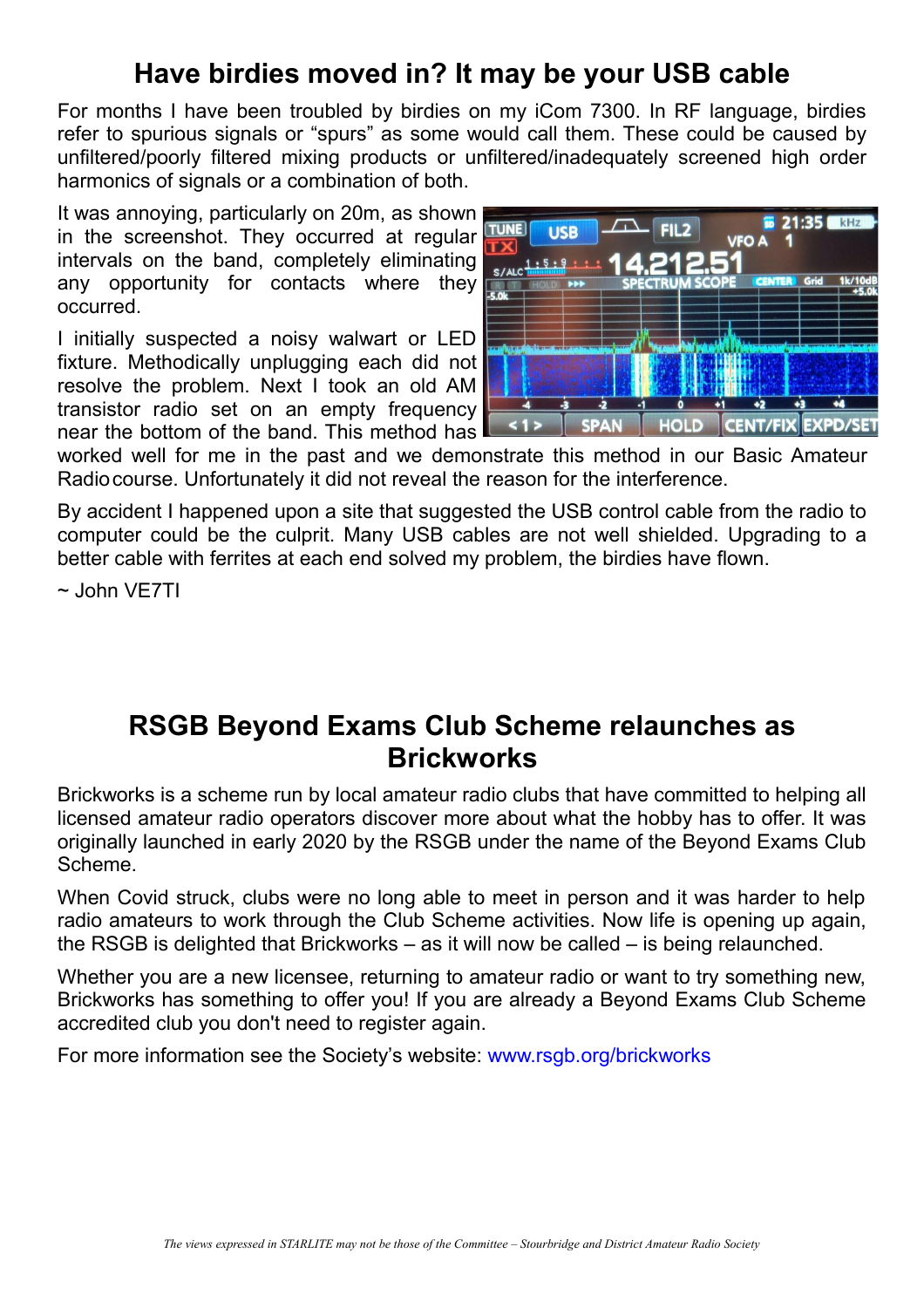# **LA100B celebrating centenary of Bergen Group of NRRL**

LA100B is the centenary call sign for the Bergen group of the NRRL and will be used throughout 2022

The group says:

Our usual call sign is LA1B and we also use LN1B in contests.

In 2022, the Bergen group of NRRL celebrates its first 100 years. Our club was founded on 25 November 1922 under the name Bergens Radio Amatør Klub (Bergen Radio Amateur Club). The foundation took place in Hotel Transatlantic in Bryggen (the Wharf). It was only fitting that the club was founded in Hotel Transatlantic, only a few months after the first transatlantic contact between radio amateurs.

After becoming a member of Norsk Radio Relæ Liga (Norwegian Radio Relay League, NRRL) when NRRL was founded in 1928, the club's name was changed to "Bergensgruppen av NRRL", in accordance with NRRL's rules.

### **Centenary operating activities in 2022:**

The operating activities will be based in the club station in Totland, Bergen, grid locator JP20RH.

LA100B will be activated throughout the year in many modes and the HF  $+$  6 m bands. We will also use the centenary call sign in contests.

Awards in several classes will be offered for contacts with LA100B.

Information about activities on air, rules and award/diploma download:

<https://www.la1b.no/la100b/>

### **The unsecured British army radio system in 433 MHz**

**Lewis M3HHY** has released a video about the UK's old Mobile Land Defence system that used channels in 433 MHz offset 12.5 kHz from the IARU-R1 25 kHz channels

Introduced in 1976 this military communications system operated on both VHF and UHF frequencies across Great Britain, a separate system had already been established in Northern Ireland.

Watch The Unsecured Army Radio System Anybody Could Hear

[https://www.youtube.com/watch?v=M\\_j6cp0KZdI](https://www.youtube.com/watch?v=M_j6cp0KZdI)

Detailed information on the system is at

<http://www.ringbell.co.uk/ukwmo/Page251.htm>

At May 1975 IARU Region 1 Conference member societies from the UK and other countries agreed a Low-in High-out band plan for UHF repeaters, inputs 433.0-433.225 MHz, outputs 1.6 MHz higher.

In April 1976 RadCom there was a surprise announcement that the UK would Reverse the IARU Region 1 band plan putting the repeater inputs at 434.6-434.850 MHz with outputs at 433.0-433.350 MHz. They also said 50 kHz spaced channels would be used for both repeaters and FM simplex frequencies rather than 25 kHz.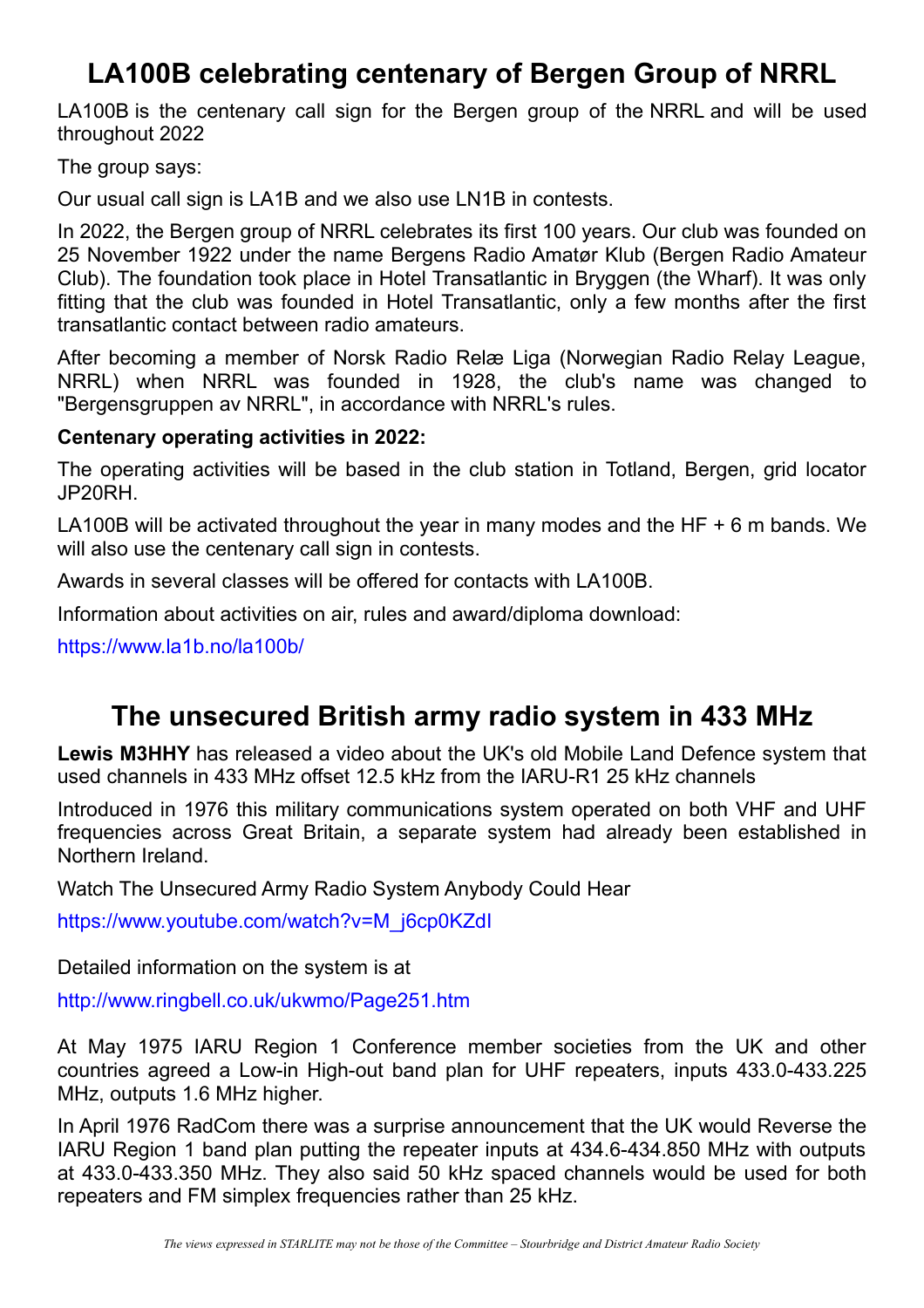The RSGB announcement didn't mention the military's Mobile Land Defence system, introduced that year, instead it gave some other reasons but it seems likely that MOLD was the real reason

The RSGB announcement said:

*A plan for 70cm which already existed was that recommended by IARU Region 1 at the 1975 Warsaw Conference, in which repeater inputs were from 433.00-433.225 MHz, with output frequencies 1.6 MHz high in frequency. The [Repeater Working] group decided that this plan was not suitable because*

*(a) the UK allocation 430-432 MHz was not being fully utilized; (b) the plan may not be the optimum for compatibility with ATV operation; (c) it was thought desirable that it should be possible to monitor repeater output frequencies within the range normally covered by tunable receivers.*

### **Radio ham helps save man swept overboard**

On Thursday night, April 28 UTC, an emergency call came in that a ship had a man overboard. A Norwegian radio amateur helped to save the person in question

A translation of the post by Norway's national society NRRL says:

In addition to being an avid radio amateur, **Geir Tore Christiansen LA5ZO** is also an avid sailor. He is currently in port in Horta on the island of Faial in the Azores with the sailboat Ocean Viking.

Thursday night at 2341 UTC, he received an emergency call on digital selective call (DSC) at 12 MHz. The call came from the Hong Kong-registered bulk carrier M/V Shandong Fu Xin who is on his way from New Orleans with a course for the Panama Canal. They reported person overboard and stated their position at 27.39N and 88.49E.

Geir Tore describes it like this on Facebook: "I felt some association to LA8PV (Fleksnes) and "My Mayday" *[a fictional radio amateur in the TV show Radiot]* when I received an emergency call on digital selective Call at 12 MHz on Friday night. For fun, I put the position on the map and found that it must be wrong. The position was far inland in Bangladesh. I had the boat's MMSI number and searched for it on MarineTraffic . There was the right position, ie that 88 E should be WEST and he was then 100 Nm south of New Orleans. I found the phone number of the US Coast Guard who has this area. They had not received any DSC and thanked for the info and said it would call them on the satellite phone. "

Yesterday, Geir Tore could read online that a search operation had been launched. He had been found by a plane with a heat-seeking camera, and then rescued by a helicopter. The person in question was wearing an inflatable work vest.

This case ended well. One man's curiosity became another man's salvation.

Source NRRL <https://tinyurl.com/IARU-Norway>

Post by Sverre Holm LA3ZA about the fictional radio amateur Marve Fleksnes LA8PV from the TV show Radiot, includes video clip from show

[https://www.amateurradio.com/the-radio-amateur-who-felt-compelled-to-abandon-his-own](https://www.amateurradio.com/the-radio-amateur-who-felt-compelled-to-abandon-his-own-call-sign/)[call-sign/](https://www.amateurradio.com/the-radio-amateur-who-felt-compelled-to-abandon-his-own-call-sign/)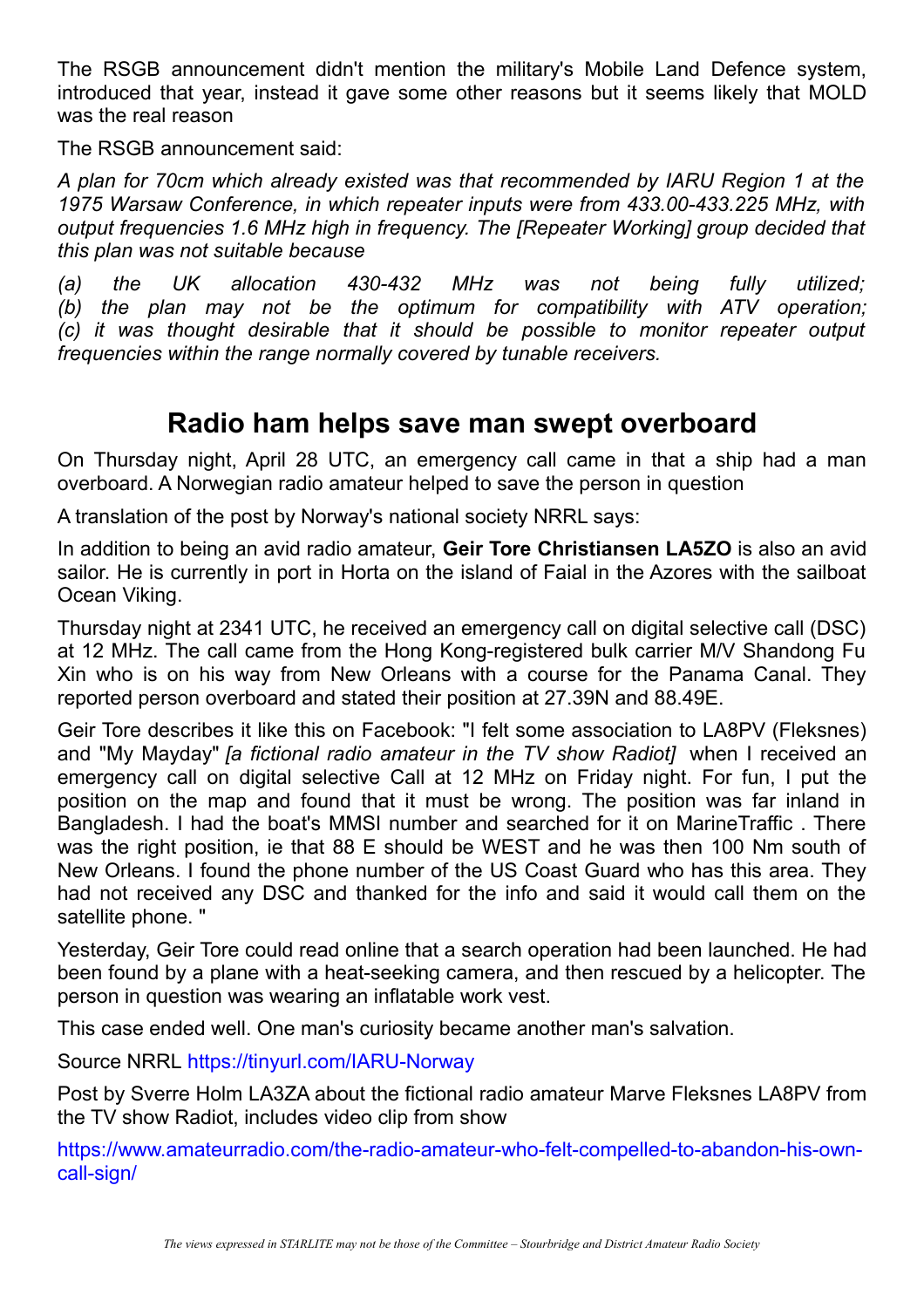## **Does your club engage with the wider community?**

QNews-VK discusses how clubs can engage with more people and the wider community

Geoff Emery VK4ZPPK says:

What is your club's plan to engage with more people and the wider community? Do you have a plan or do the days just pass you all by?

One of the important messages that can be given to community groups is to put your name out in the public. There are various ways of doing this and having an effective strategy and at least one person to apply it is the beginning of an effective presence. Your club does have a publicity officer doesn't it? The important thing is not that that person can do a weekly voice presentation for WIA News or can write exciting passages for the local newspaper or Amateur Radio magazine but that they can co-ordinate these activities.

What about a publicity campaign to get noticed in the community and amongst the other civic groups in your area? What about it? Is there a person who can spin a yarn and give a presentation amongst the members? Why, because many community groups like to have a guest speaker at their meetings in order to learn about what others are doing. Is there enough money in kitty to get some posters made and have them displayed in prominent places around town?

Getting name recognition is a good way to attract members because people infer that this group is active, is doing things that they might like to share.

One thing that is important is the social contact that members can have together. Getting together should not just be to decide on the next outing or get on with the formal business but it should be a way of cementing friendships and provide a regular point of contact. Group meals, barbecues and visits to interesting places allow people to relax and get to know each other and enjoy a change of routine in a different environment. Does your club have any of these activities on a regular basis? I hope so.

Sometimes it is worth showing a collective presence with the club insignia. Clothing, caps and badges that can be worn and identify members to others are usually a good conversation starter on outings. When was the last time this was discussed and when was the last time an order was placed so old stock can be replaced and new members made to feel part of the team? Being recognised and welcoming can do more than many expensive programs amongst our local communities.

Then of course the most important question amongst the many I have posed is whether your club feels it is worth growing into the future. That is a question each club member needs to ask themselves and then discuss amongst the other members. If you agree to progress then choosing the targets and making a plan that can be followed should come easily.

I'm Geoff Emery VK4ZPP and that's what I think… how about you?

Source Qnews-VK <https://groups.io/g/QNEWS-VK> <http://wiaq.org.au/>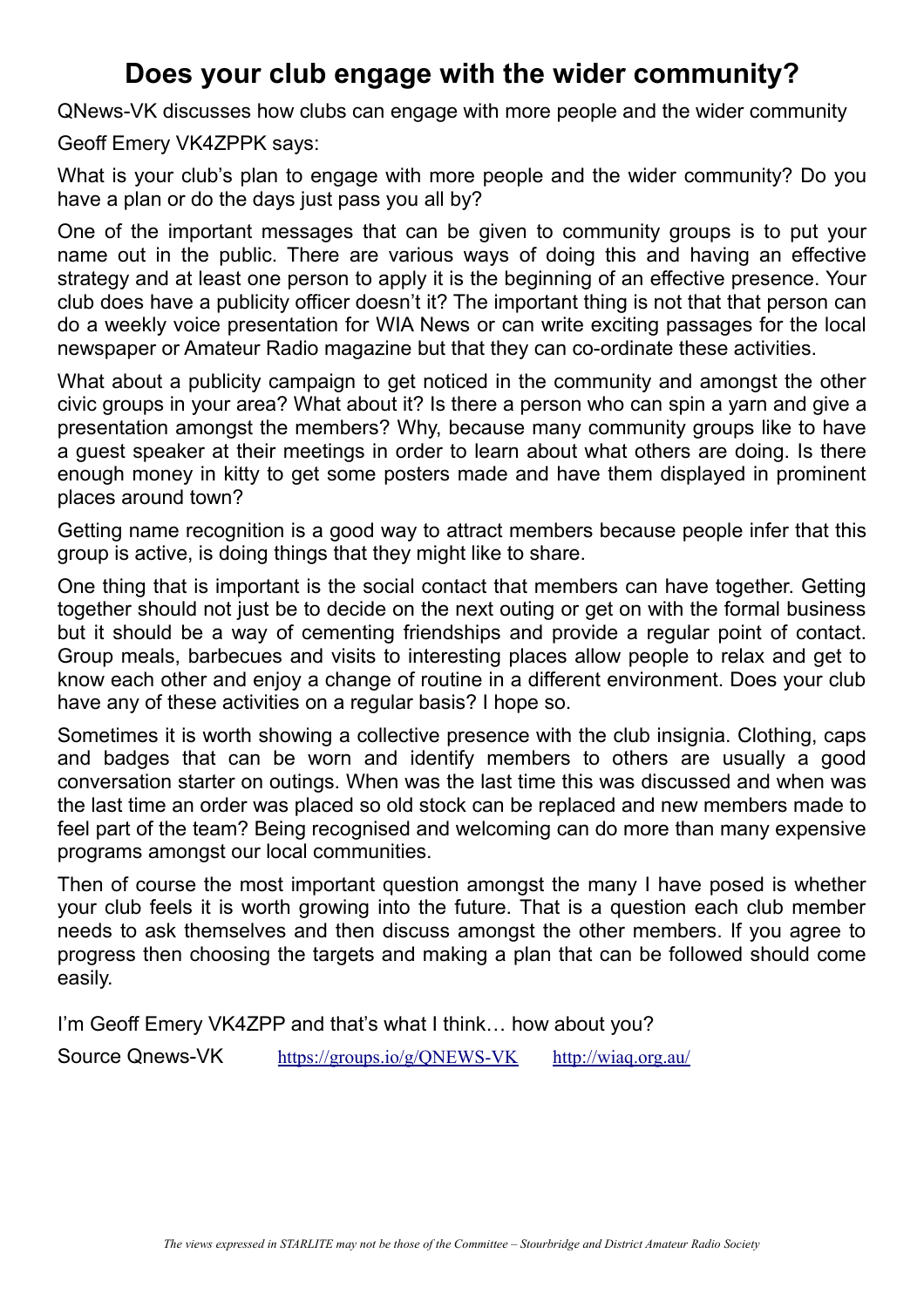### **End-of-contract notifications driving better deals for customers**

More people are taking out new contracts and securing better deals with their broadband provider after being reminded their contract is up, according to new Ofcom research.

In February 2020, Ofcom introduced rules requiring phone, broadband and pay-TV providers to warn customers when their current contract is ending, and what they could save by signing up to a new deal.

Our analysis of broadband contract renewals shows that these end-of-contract notifications have led to customers taking out better deals.

Plusnet saw the biggest increase (13 percentage points) in the number of customers taking out a new deal as a result of receiving one of these alerts. BT, EE and Virgin Media saw similar (10-percentage point) increases.

We also looked at the price customers pay after taking out a new contract. We found that some customers were able to save an average of more than £110 a year when taking out a new contract in response to an alert.

Customers of some providers actually paid a higher price on average after signing up to a new deal, which may reflect customers upgrading to a faster package.

The findings follow [Ofcom's research](https://ofcom.cmail20.com/t/i-l-cuhihjy-wklhtkyut-t/) published in November 2021 that found the number of broadband customers who are out of contract fell from 8.7 million (40%) in 2019 to 7.4 million (35%) in 2020.

James Mackley, Ofcom's Economics Director, said:

"It's encouraging to see more people saving money after we made it easier to grab a better deal.

"This is particularly important at a time when household budgets are under heavy strain, as the potential savings available can be significant. So it's worth checking if you're out of contract, and seeing what deals are available."

### **Shortwave Radio Resurrected**

Canada's CTV News reports shortwave radio, used by spies for decades to send encrypted messages, is being resurrected for the war in Ukraine

The story says:

According to Dr. Andrew Hammond, curator and historian at Washington, D.C.'s International Spy Museum, the shortwave radio "is a classic tool that was used for espionage.

"With a shortwave radio like this, you can transmit information over huge distances," he told CTV National News.

But now, decades later, shortwave is coming back into use.

After Russia attacked communication towers in Ukraine, the BBC went old school, broadcasting their news service on the shortwave frequency to counter Russian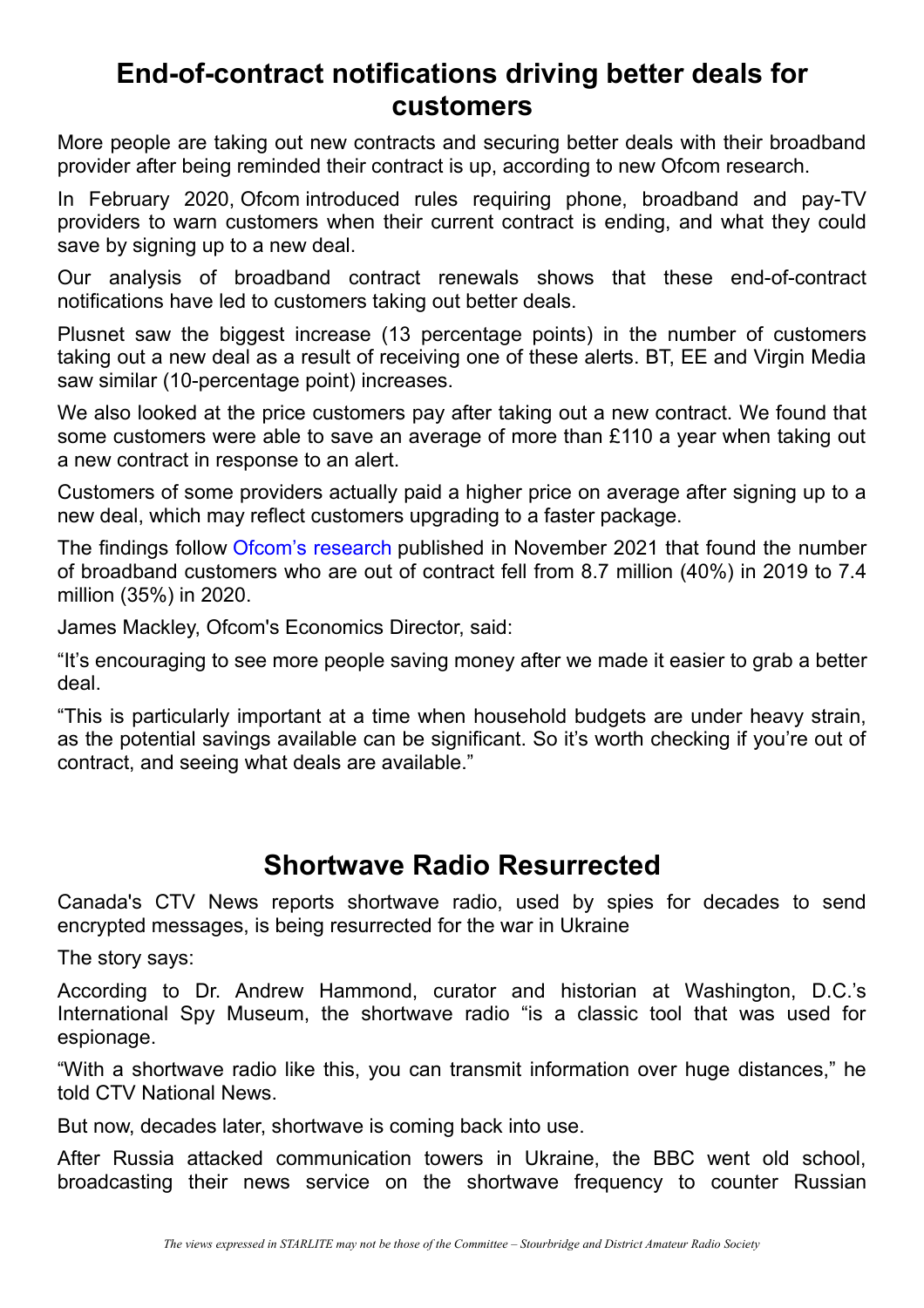propaganda about the war.

"The BBC is using it to transmit it because it's a lot harder to block those transmissions," John Figliozzi, a shortwave radio expert and author of the book 'The Worldwide Listening Guide,' told CTV National News. "It's an old technology, but it works."

Used in conflict zones, shortwave is less complicated than other communication avenues, and travels further than TV or cell phones.

Radio waves are electromagnetic signals that can be broadcast and for others to tune into by tuning a radio to the correct frequency, such as tuning your car radio into AM or FM chanels.

Shortwave radios tune into a range of frequencies that includes all of the high frequency bands, among others. When shortwave transmissions are directed at an angle into the sky, they bounce off of a layer of atoms in the atmosphere called the ionosphere, allowing them to travel beyond the horizon, much farther than other radio waves that are limited by having to transmit in a straight line.

Over the past few months, amateur radio hobbyists have used shortwave to pick up Russian soldiers openly discussing battle plans. Anti war protestors have also used it to 'troll' the Russian military, by blasting the Ukrainian national anthem or jamming their channels with annoying ear worms.

Watch the video and read the full story at

[https://www.ctvnews.ca/sci-tech/how-shortwave-radio-is-resurfacing-as-a-tool-in-ukraine-](https://www.ctvnews.ca/sci-tech/how-shortwave-radio-is-resurfacing-as-a-tool-in-ukraine-1.5894366)[1.5894366](https://www.ctvnews.ca/sci-tech/how-shortwave-radio-is-resurfacing-as-a-tool-in-ukraine-1.5894366)

### **HAMCHALLENGE 2022**

We want your ideas to change us! Amateur Radio is about fun, radio communications, technology, experimentation, self-training and friendship. Do you have a mind-blowing idea you would like to share with the community?

The International Amateur Radio Union Region 1 is inviting you to come up with a game changing idea, which could lead to more licensed radio amateurs. Make a team, share your ideas, present your proposal and bring this to reality. This is the time for change in amateur radio and we are looking for you! The best proposals will be rewarded, don't miss this opportunity!

The challenge - Do you have a revolutionary idea that you would like to share with the amateur community? What do you think will be appealing and leading to more fun altogether? The HAMChallenge is a call for ideas: the best proposal will be rewarded and brought to life!

Applicants must submit an abstract of their idea with a short biography and a brief motivation statement, by e-mail to **hamchallenge@iaru-r1.org** before 1 June. A committee will review the different proposals and preselect the best ones in their opinion for further consideration at this time by 10 June. The participants will then have 15 more days to prepare a more detailed presentation of their idea to be presented in person or virtually during HamRadio 2022 in Friedrichshafen.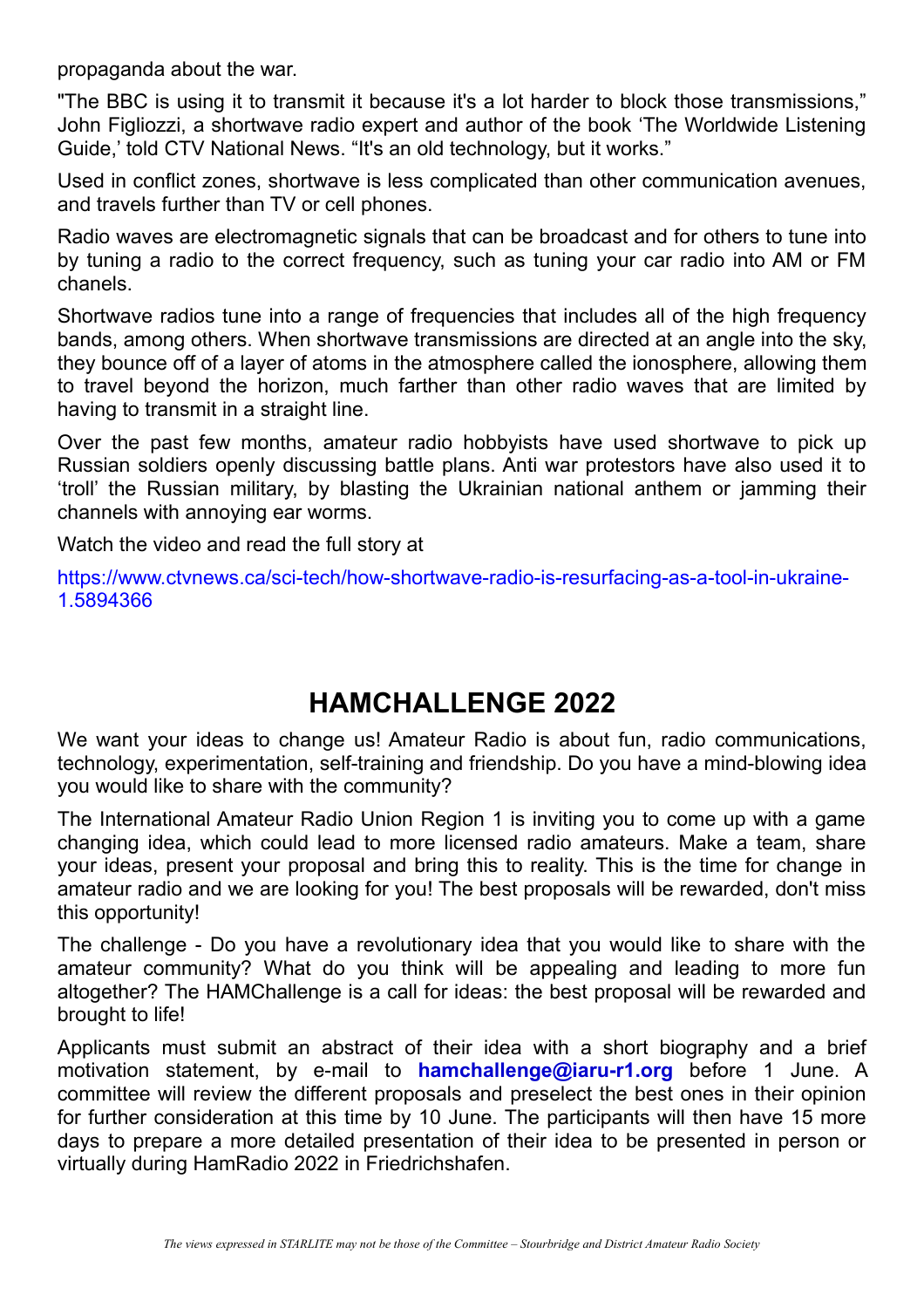### **Canadian amateurs to use special prefixes for Platinum Jubilee**

Canada's radio amateurs will be using the prefixes XK, XJ, VG and VX from May 15 to July 14 to celebrate the Platinum Jubilee of Queen Elizabeth II

There will also be Canadian Special Event stations with special callsigns, see the online Canadian special event call sign page

[https://apc-cap.ic.gc.ca/pls/apc\\_anon/query\\_spev\\$.startup](https://apc-cap.ic.gc.ca/pls/apc_anon/query_spev$.startup)

### **6177km (3838 mi) QSO in FM 10 meters frequency 29.600 MHz**

KP4NYC reports a great RF propagation opening between Puerto Rico and Morocco (South Africa).

Very strong signals reports (5/9) were interchanged between WP4KEY and CN8VY. The QSO was on 2022-05-04 at 19:23:00 UTC. It seems that 10 meters and specially frequency 29.600 MHz in FM mode is going to continue making great DX QSO's for this solar cycle possible.

If you want to see this interesting QSO please visit CN8VY YouTube channel link at <https://youtu.be/0xyFIOccuao>

### **RSGB Commonwealth Games activities**

The Commonwealth Games will be held in Birmingham later this summer. It will see around 4,500 athletes from 72 nations and territories, compete in 19 sports across 14 competition venues.

The RSGB has just published news of the various activities it is planning to link with the Games. You can get involved in one of the seven special event stations or gain one of two special operating awards.

Find out more on the Society's website at [www.rsgb.org/cwg](http://www.rsgb.org/cwg)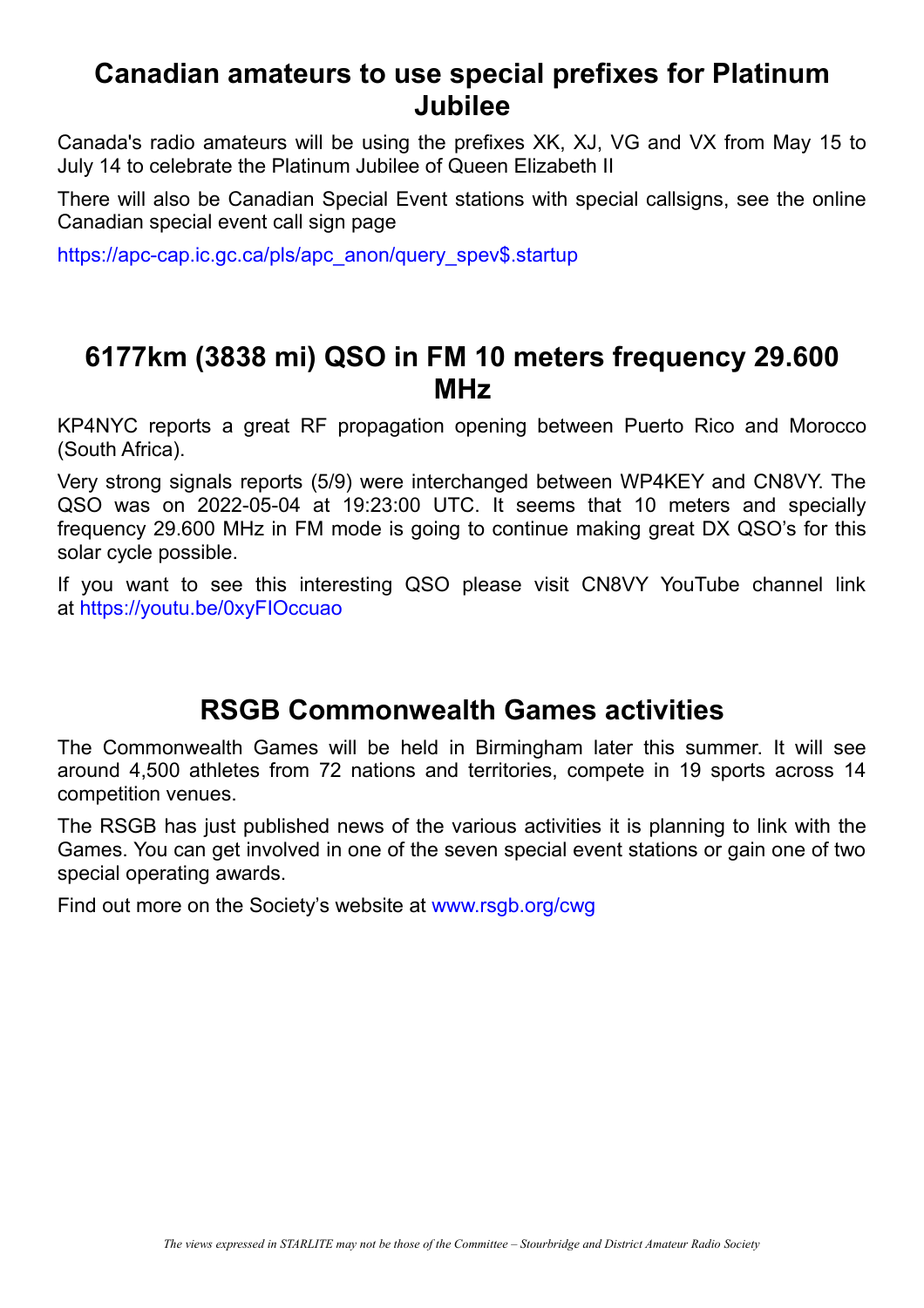### **Marconi exhibition in Chelmsford showcases early broadcasting history**

BBC News reports that an exhibition celebrating the inventor of radio and the world's first purpose-built radio factory opens next month.

Anglia Ruskin University (ARU) will showcase items from Guglielmo Marconi's factory, which opened in 1912 in Chelmsford, Essex.

This year marks 100 years since the world's first regular broadcasts for entertainment began from the Marconi laboratories at nearby Writtle.

The Chelmsford factory closed in 2008 and the site is now a housing estate.

Guglielmo Marconi was an Italian wireless pioneer who helped bring radio to the world.

He came to Chelmsford in 1898, at first developing machines to send messages via Morse code for ship and transatlantic communication.

After World War One, Marconi's engineers started looking at broadcasting voices and entertainment

Read the full BBC News item, with pictures at

<https://www.bbc.co.uk/news/uk-england-essex-61515731>

### **Aligning spectrum licence terms in the 3.4-3.8 GHz band**

Ofcom is proposing to align the terms of licences in the 3.4-3.6 GHz and 3.6-3.8 GHz bands, to reduce potential barriers to spectrum trading between mobile network operators

Spectrum in the 3.4-3.8 GHz band is being used by the four UK mobile operators to deliver 5G services.

When this spectrum was awarded to operators through auctions in 2018 and 2021, some of it was already licensed to UK Broadband Limited.

Currently, UK Broadband's spectrum licences in this band are subject to different terms than the other licences in the same band.

We consider that aligning licence terms and removing the disparity between UK Broadband's licences and the auctioned licences could lead to more efficient use of spectrum.

The consultation closes on 5 July 2022, and we plan to publish our decision in September 2022.

[https://www.ofcom.org.uk/consultations-and-statements/category-2/aligning-licence-terms](https://www.ofcom.org.uk/consultations-and-statements/category-2/aligning-licence-terms-in-the-3.4-3.8-ghz-band)[in-the-3.4-3.8-ghz-band](https://www.ofcom.org.uk/consultations-and-statements/category-2/aligning-licence-terms-in-the-3.4-3.8-ghz-band)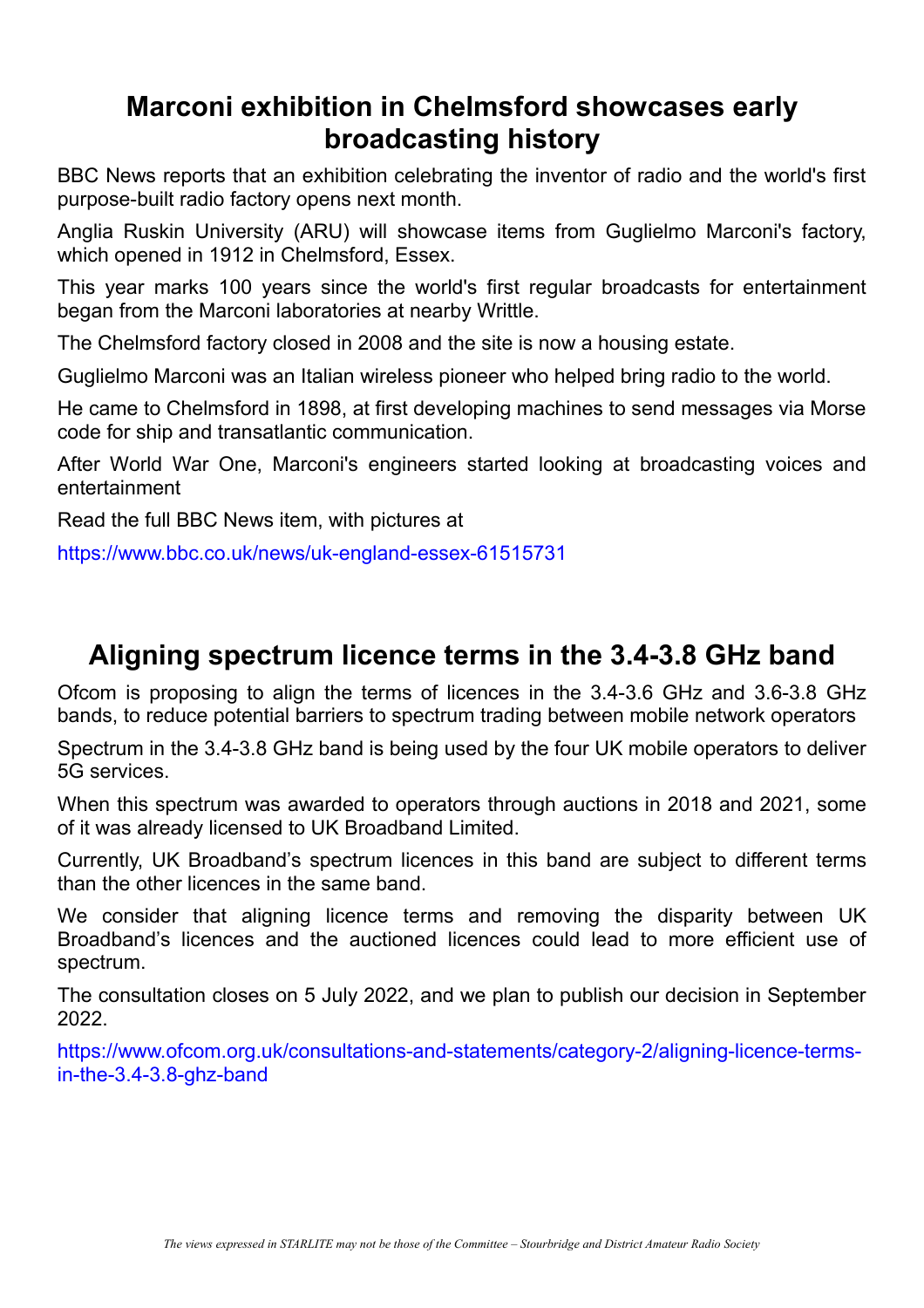# **Homebrew Radio Telescope Bags Pulsar**

When one mulls the possibility of detecting pulsars, to the degree that one does, thoughts turn to large dish antennas and rack upon rack of sensitive receivers, filters, and digital signal processors. But there's more than one way to catch the regular radio bursts from these celestial beacons, and if you know what you're doing, a small satellite dish and an RTL-SDR dongle will suffice.

Granted, [Job Geheniau] has had a lot of experience exploring the radio universe. His website has a long list of observations and accomplishments achieved using his "JRT", or "Job's Radio Telescope." The instrument looks like a homebrewer's dream, with a 1.9-m satellite TV dish and precision azimuth-elevation rotator. Behind the feedhorn are a pair of low-noise amplifiers and bandpass filters to massage the 1,420 MHz signal that's commonly used for radio astronomy, plus a Nooelec Smart SDR dongle and an Airspy Mini. Everything is run via remote control, as the interference is much lower with the antenna situated at his family's farm, 50 km distant from his home in The Hague.

As for the pulsar, bloodlessly named PSR B0329+54, it's a 5-million-year-old neutron star located in the constellation of Camelopardalis, about 3,500 light-years away. It's a wellcharacterized pulsar and pulses at a regular 0.71452 seconds, but it's generally observed with much, much larger antennas. [Job]'s write-up of the observation contains a lot of detail on the methods and software he used, and while the data is far from clear to the casual observer, it sure seems like he bagged it.

We've seen quite a few DIY radio astronomy projects before, both large and small, but this one really impresses with what it accomplished.

Source: <https://hackaday.com/2022/05/25/homebrew-radio-telescope-bags-pulsar/>

# **The Undead**

Meet some of the oldest 'undead' spacecraft that are still going strong.

Not all the dead stuff in space is junk; some are true gems. Believe it or not, according to the Index of Objects Launched into Outer Space maintained by the United Nations Office for Outer Space Affairs, there were 7,389 individual satellites orbiting our little green planet at the end of April last year, 2021 (others place the number closer to 6,500).

This number is only set to increase over time, with some estimates coming in at around 990 satellites being added to the mix every single year.

More on this interesting story on

<https://interestingengineering.com/oldest-undead-spacecraft>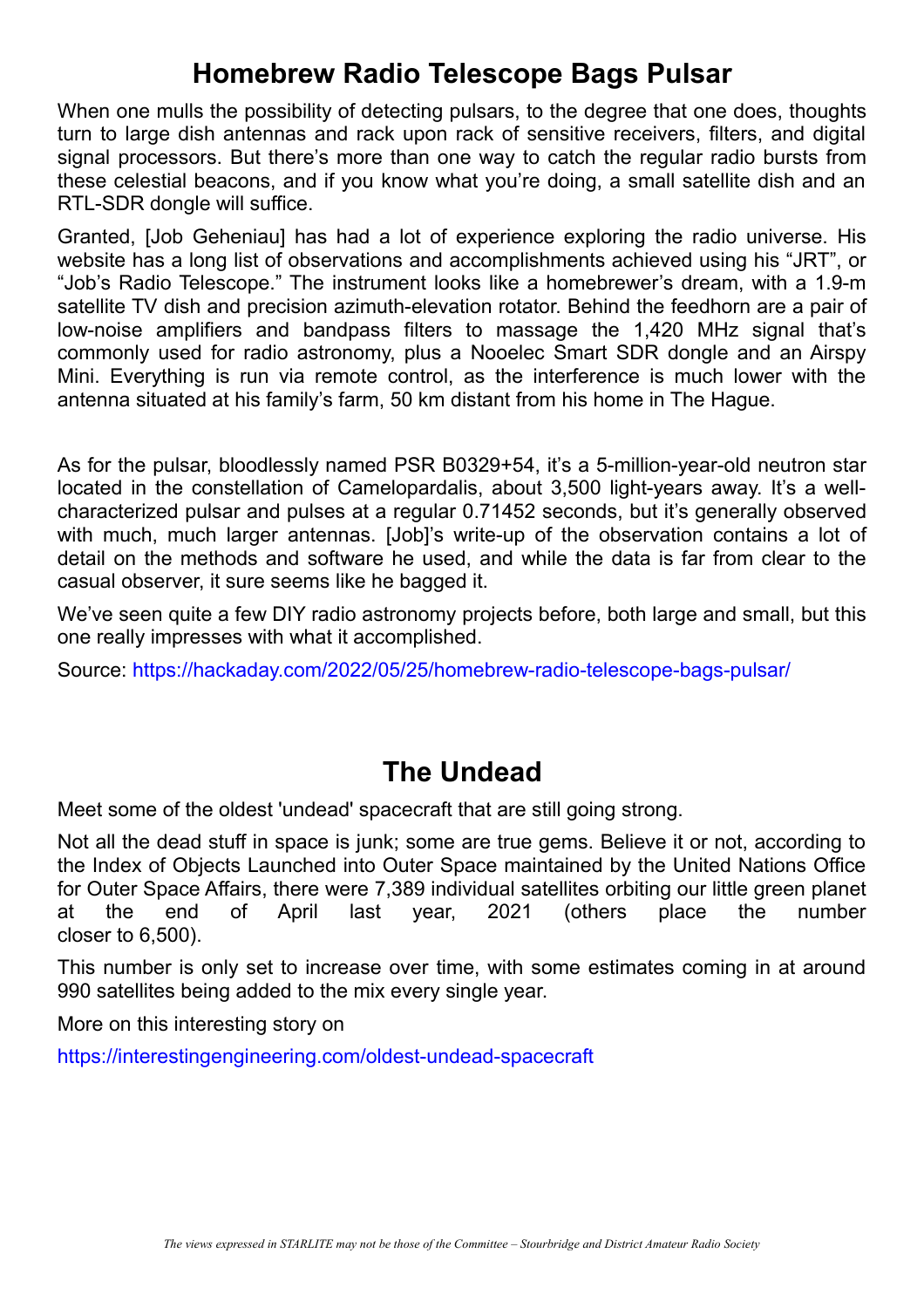## **EI90IRTS**

The Irish Radio Transmitters Society was founded in 1932 and this year the society celebrates its 90th birthday. To mark the occasion the society has secured the special callsign EI90IRTS.

Since its initial use the call-sign has attracted multiple pile-ups on all bands and modes it has been used on. This call is available to activate for any EI IRTS licensed member that's interested in activating it. The special call can be activated on all bands and modes and the duration of any activation is entirely up to the operator. It can be for an hour or even a day! All logs must be submitted electronically in ADIF format.

To make sure that the call-sign is not used on the same bands or modes at the same time, the use of the call-sign is being coordinated by Declan, EI9FVB. A special WhatsApp group is in use to help with the coordination. If any fully licensed EI IRTS member would like to activate the EI90IRTS call-sign you are please asked to get in touch with Declan EI9FVB by email to horandx /at/ gmail.com .

A special QSL card will be made available, once printed. Direct QSLs can be sent to Dave, EI6AL.

For more information including QSL details please see [www.qrz.com/db/EI90IRTS](http://www.qrz.com/db/EI90IRTS)

# **OARC SOTA Activity Day June 25**

The Online Amateur Radio Community is planning the activation of various summits across the UK for their SOTA Activity Day on June 25

OARC say they'll hopefully have around 10-15 OARC members on various summits across the U.K. and will attempt to net with each other on various bands as well as looking for chasers as well. This should foster more actual comms by RF between our members, rather than just via our Discord : slightly smiling face:

We'll all aim to be on our respective summits at 11am UTC/12pm BST, although there may be some variation of course. At first we'll try to net with each other on a local-ish basis on 2m for juicy S2S points before breaking off to work chasers. Those of us with HF kit will try to work S2S with each other on something like 40m as well for some more S2S fun before doing some HF calls for chasers later in the afternoon.

Further information at

<https://reflector.sota.org.uk/t/oarc-sota-activity-day-25th-june-2022/29072>

Online Amateur Radio Community

<https://www.oarc.uk/> <https://twitter.com/m0ouk>